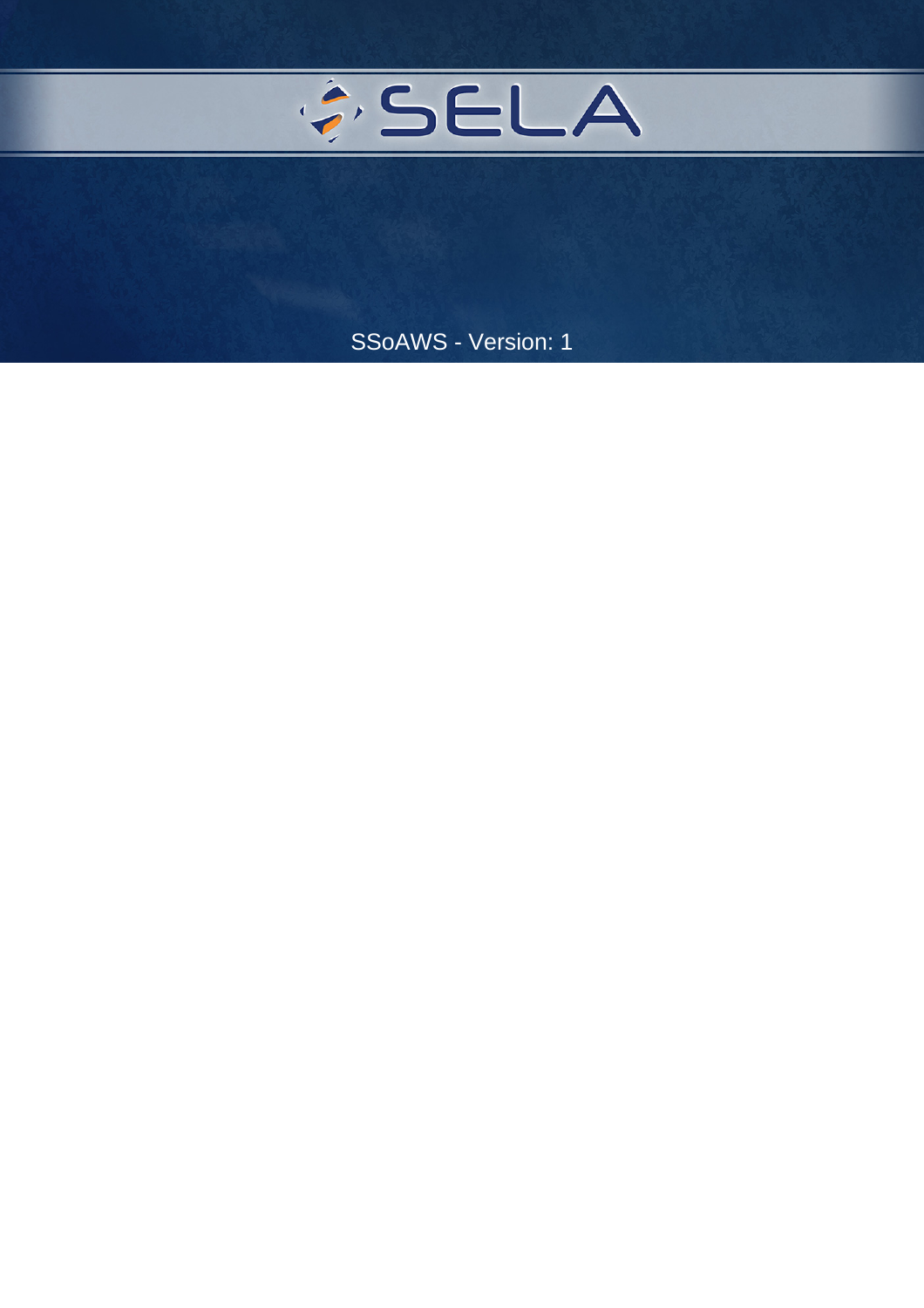

# Developing Serverless Solutions on AWS

SSoAWS - Version: 1

## **4** 3 days Course

#### Description: Ĩ

This course gives developers exposure to and practice with best practices for building serverless applications using AWS Lambda and other services in the AWS serverless platform. You will use AWS frameworks to deploy a serverless application in hands-on labs that progress from simpler to more complex topics. You will use AWS documentation throughout the course to develop authentic methods for learning and problem-solving beyond the classroom.

#### Intended audience: ľ

Developers who have some familiarity with serverless and experience with development in the AWS Cloud

#### Prerequisites: L.

Familiarity with the basics of AWS Cloud architecture An understanding of developing applications on AWS equivalent to completing the Developing on AWS classroom training Knowledge equivalent to completing the following serverless digital trainings: AWS Lambda Foundations and Amazon API Gateway for Serverless Applications

#### Objectives: Ĭ

Apply event-driven best practices to a serverless application design using appropriate AWS services

Identify the challenges and trade-offs of transitioning to serverless development, and make recommendations that suit your development organization and environment Build serverless applications using patterns that connect AWS managed services together, and account for service characteristics, including service quotas, available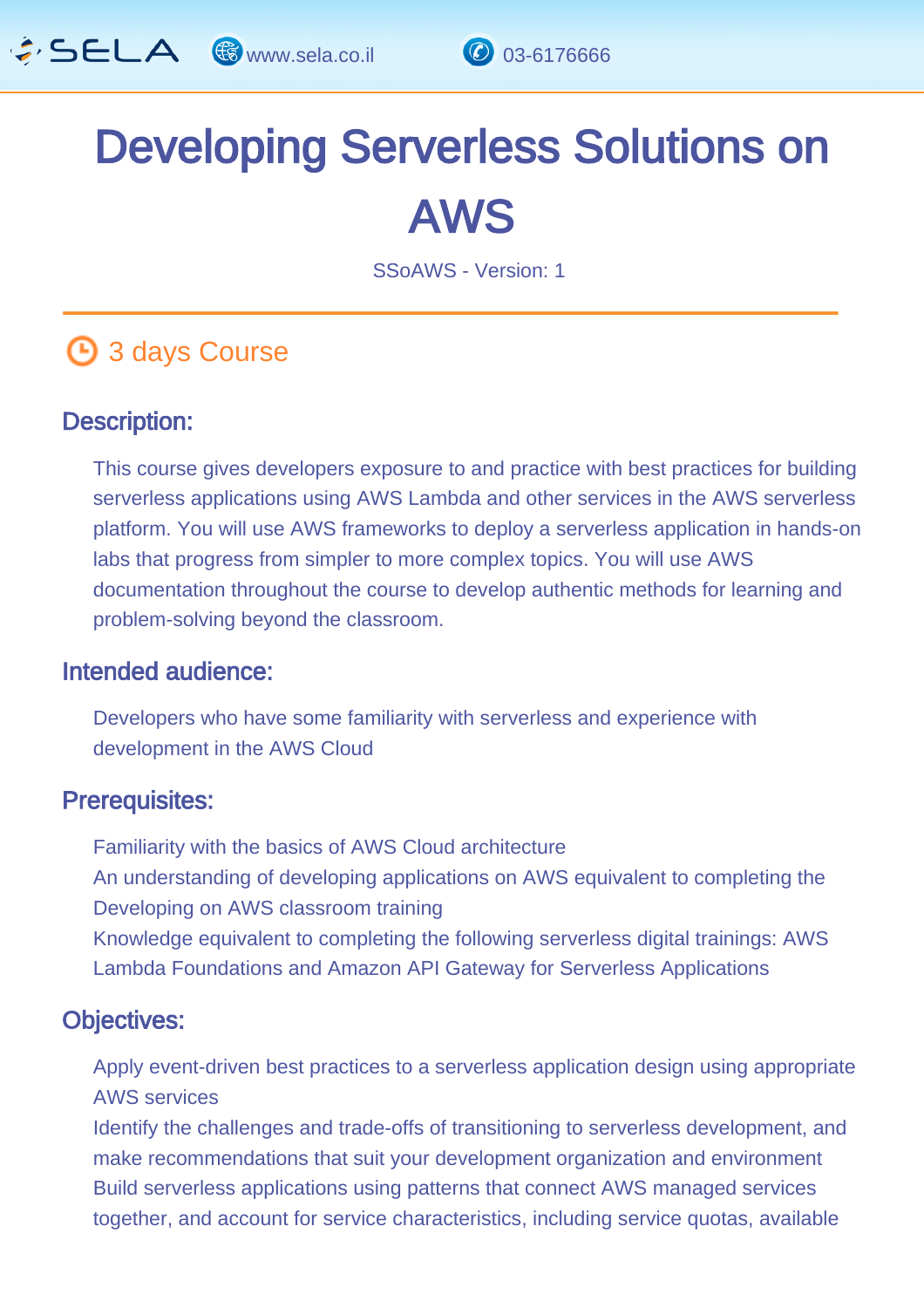# $\hat{G}$  SELA  $\circledast$  www.sela.co.il  $\circledast$  03-6176666



Apply best practices to writing Lambda functions inclusive of error handling, logging, environment re-use, using layers, statelessness, idempotency, and configuring concurrency and memory

Apply best practices for building observability and monitoring into your serverless application

Apply security best practices to serverless applications

Identify key scaling considerations in a serverless application, and match each consideration to the methods, tools, or best practices to manage it

Use AWS SAM, AWS CDK, and AWS developer tools to configure a CI/CD workflow, and automate deployment of a serverless application

Create and actively maintain a list of serverless resources that will assist in your ongoing serverless development and engagement with the serverless community

#### Topics: ľ

#### Module 1: Thinking Serverless

- Best practices for building modern serverless applications
- Event-driven design
- AWS services that support event-driven serverless applications

### Module 2: API-Driven Development and Synchronous Event Sources

- Characteristics of standard request/response API-based web applications
- How Amazon API Gateway fits into serverless applications
- Try-it-out exercise: Set up an HTTP API endpoint integrated with a Lambda function
- High-level comparison of API types (REST/HTTP, WebSocket, GraphQL)

### Module 3: Introduction to Authentication, Authorization, and Access **Control**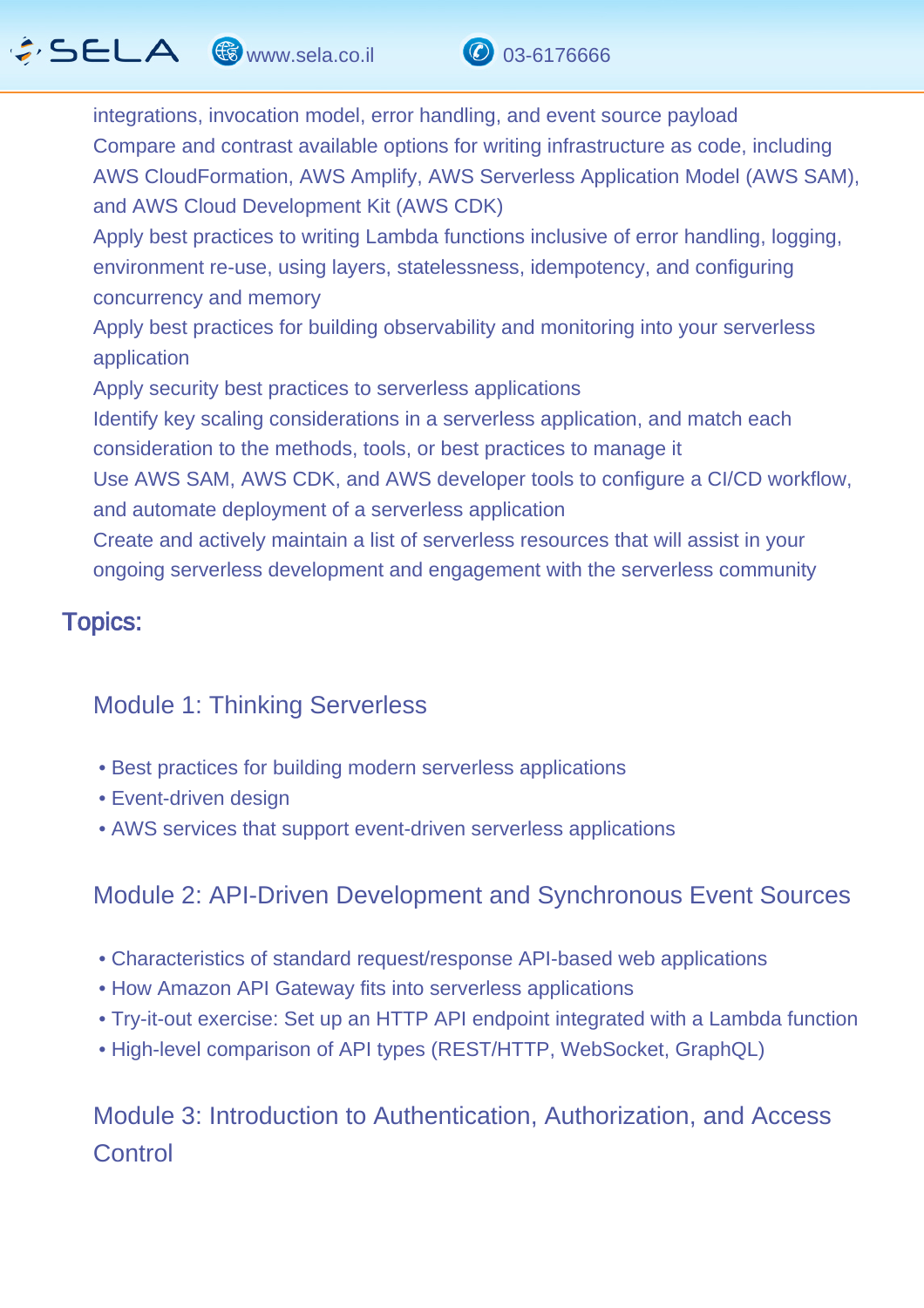

- Authentication vs. Authorization
- Options for authenticating to APIs using API Gateway
- Amazon Cognito in serverless applications
- Amazon Cognito user pools vs. federated identities

#### Module 4: Serverless Deployment Frameworks

- Overview of imperative vs. declarative programming for infrastructure as code
- Comparison of CloudFormation, AWS CDK, Amplify, and AWS SAM frameworks
- Features of AWS SAM and the AWS SAM CLI for local emulation and testing

Module 5: Using Amazon EventBridge and Amazon SNS to Decouple **Components** 

- Development considerations when using asynchronous event sources
- Features and use cases of Amazon EventBridge
- Try-it-out exercise: Build a custom EventBridge bus and rule
- Comparison of use cases for Amazon Simple Notification Service (Amazon SNS) vs.EventBridge
- Try-it-out exercise: Configure an Amazon SNS topic with filtering

### Module 6: Event-Driven Development Using Queues and Streams

- Development considerations when using polling event sources to trigger Lambda functions
- Distinctions between queues and streams as event sources for Lambda
- Selecting appropriate configurations when using Amazon Simple Queue Service (Amazon
- SQS) or Amazon Kinesis Data Streams as an event source for Lambda
- Try-it-out exercise: Configure an Amazon SQS queue with a dead-letter queue as a Lambda event source
- Hands-On Lab 1: Deploying a Simple Serverless Application
- Hands-On Lab 2: Message Fan-Out with Amazon EventBridge

Module 7: Writing Good Lambda Functions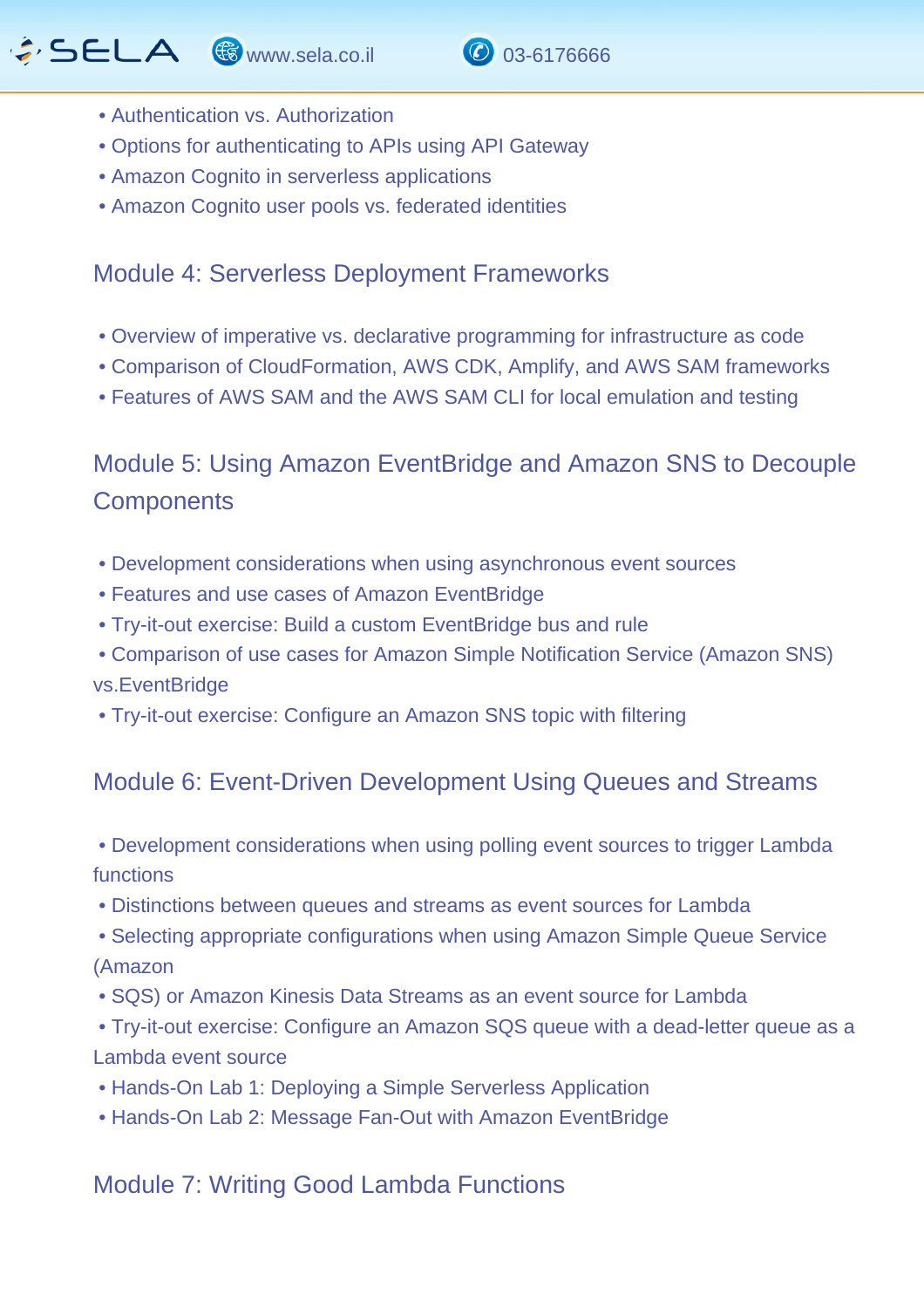### $\hat{G}$  SELA  $\circledast$  www.sela.co.il  $\circledast$  03-6176666



- How the Lambda lifecycle influences your function code
- Best practices for your Lambda functions
- Configuring a function
- Function code, versions and aliases
- Try-it-out exercise: Configure and test a Lambda function
- Lambda error handling
- Handling partial failures with queues and streams

#### Module 8: Step Functions for Orchestration

- AWS Step Functions in serverless architectures
- Try-it-out exercise: Step Functions states
- The callback pattern
- Standard vs. Express Workflows
- Step Functions direct integrations
- Try-it-out exercise: Troubleshooting a Standard Step Functions workflow

#### Module 9: Observability and Monitoring

- The three pillars of observability
- Amazon CloudWatch Logs and Logs Insights
- Writing effective log files
- Try-it-out exercise: Interpreting logs
- Using AWS X-Ray for observability
- Try-it-out exercise: Enable X-Ray and interpret X-Ray traces
- CloudWatch metrics and embedded metrics format
- Try-it-out exercise: Metrics and alarms
- Try-it-out exercise: ServiceLens
- Hands-On Lab 3: Workflow Orchestration Using AWS Step Functions
- Hands-On Lab 4: Observability and Monitoring

### Module 10: Serverless Application Security

- Security best practices for serverless applications
- Applying security at all layers
- API Gateway and application security